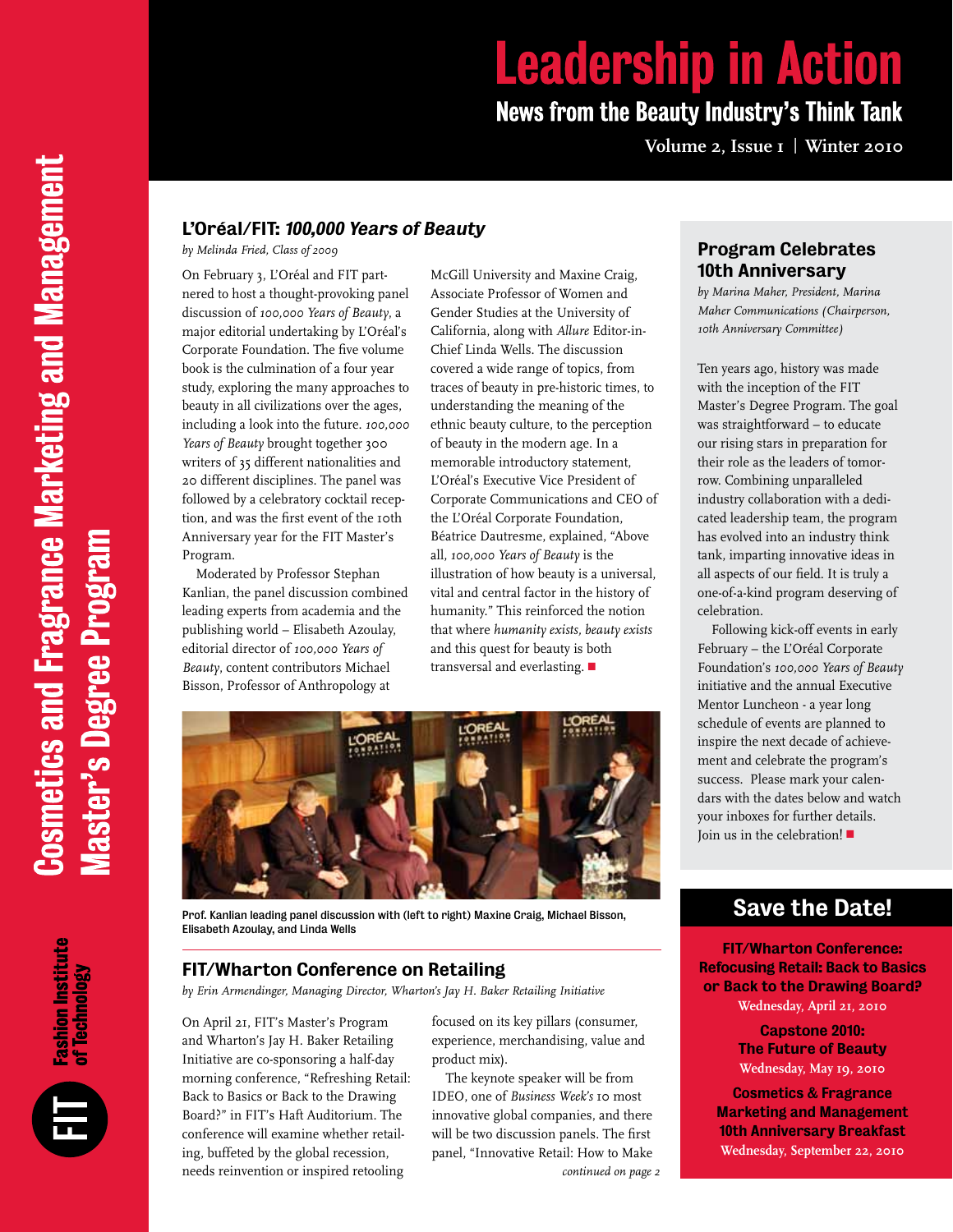#### J. Crew's Drexler Captivates Alumni



The first alumni breakfast event of 2009-10 featured retailing icon Mickey Drexler, Chairman and CEO of J. Crew Group. This followed recent speakers including Polo Ralph Lauren's

David Lauren and former Burberry CEO Rose Marie Bravo. Drexler captivated the audience of over 100 FIT Cosmetics & Fragrance Master's and Wharton Retailing alumni with his candor and insights. He remained at the podium for over an hour, fielding audience questions well past the scheduled close.

Drexler became CEO of J. Crew Group in

January, 2003, following 18 years at Gap, Inc., where he was named President in 1987 and CEO in 1995, building that business from \$400 million to \$14 billion. In his 6 years to date at J. Crew, he has more than doubled sales, though he described that as controlled and not an attempt at maximizing growth.

Drexler spoke about what he believes is needed to be a winning merchant. He discussed his focus at J. Crew on broadly appealing, classical fashion and quality along with the details of retailing. He expressed joy at returning to a hands-on merchant focus at J. Crew, enabled by the company's more manageable size (last year sales \$1.4 billion through 226 stores) versus his need ultimately to focus primarily on the investment community at the much larger Gap, Inc. ■

# Master's Program Establishes Alumni Association

*by Kristin Finn, Class of 2004*

The FIT Master's program is an incredibly enriching experience for students and great resource for the beauty industry. And we all know the ideas don't stop flowing just because one graduates. So we're excited to formally introduce the official Alumni Association for FIT's Cosmetics and Fragrance Marketing and Management MPS program.

The mission of this Alumni Association is to keep alumni connected to the FIT Master's program and each other, and to provide valued services to members via targeted initiatives designed to generate thought leadership, enhance the visibility of the program, and provide opportunities for continuous career enrichment.

The Alumni Association Board, co-chaired at launch by Kate Foster (2004) and Rebecca Heck (2007), is comprised of members of each graduating class. Additionally, two Board members serve as co-chairs of each of the three committees: Events, Communications, and Professional Development. The Board meets

quarterly, most recently on January 13, to set priorities, share progress, and report on key initiatives.

Many initiatives are already underway. For example, the Communications Committee has established Linked In and Facebook groups to help alumni stay connected. The Professional Development Committee has conceived a number of tangible educational and career enrichment possibilities, which it recently shared with the program Corporate Partners' Professional Development Committee for potential collaboration.

How can you stay involved? Start by updating your contact information as you move around the world and up the beauty industry's ranks. Next, join our Linked In and Facebook groups for the latest in alumni and industry news. Most important, join the Alumni Association for ultimate access to future social media outreach and alumni news and events. Get involved today at [www.fitalumniassocia](http://www.fitalumniassociation.org)[tion.org.](http://www.fitalumniassociation.org)  $\blacksquare$ 

#### FIT/Wharton Conference

*continued from page 1*

Retail a Destination for Consumers," will be moderated by WSL Strategic Retail CEO Wendy Liebmann, and feature speakers from innovative retailers across multiple product categories. "The Youth Market: How to Approach Them as Consumers and Employees" will be the topic of a second panel, exploring Gen X,

Y, and Millenial consumer patterns, and how these employees might be key to driving innovation. It will be moderated by Marc Gobe, author of the forthcoming book *Emotional Branding 2.0*.

Further information and tickets will be available to the public through the websites of both educational programs ([www.fitnyc.edu/](http://www.fitnyc.edu/cfmm) [cfmm\)](http://www.fitnyc.edu/cfmm) or by contacting Vicki Guranowski ([Vicki\\_Guranowski@fitnyc.edu](mailto:Vicki_Guranowski@fitnyc.edu)). !

#### David Greenberg Named Chair of Industry Advisory Board



**DAVID GREENBERG**, President of L'Oréal's Maybelline/Garnier division, was named Chair of the Master's Program Industry Advisory Board effective January 1. He had been serving as

Vice Chair under Heidi Manheimer, CEO of Shiseido Cosmetics America. The Industry Advisory Board provides program guidance to ensure maximum student learning and industry benefit.

Greenberg brings broad experience to this role. Since joining L'Oréal in 1993 for senior marketing management positions in the L'Oréal Paris hair care and colorants business, he has served as General Manager of the consumer products division of L'Oréal Mexico, worldwide General Manager of Matrix, and Senior Vice President of Human Resources for L'Oréal USA.

David Greenberg's history of involvement in and support of the FIT program is extensive. He joined the program's Professional Development Committee in 2004, while heading Human Resources for L'Oréal USA, and served as committee Chair. He joined the Industry Advisory Board in 2007, and served as Vice Chair from Fall 2008 through becoming Chairperson in January 2010. David was the keynote speaker for the L'Oréal USA-sponsored Capstone in May 2005, and was also responsible for securing the commitment from global CEO Jean Paul Agon that L'Oréal would sponsor an employee from each of its four major divisions into the FIT Master's Program each year.  $\blacksquare$ 

#### L'Oréal Gift to FIT



L'Oréal Executive Vice President, Beatrice Dautresme, presents \$10K gift from the L'Oréal Corporate Foundation at the FIT Mentor Luncheon on 2/5, to honor the Program's 10th Anniversary year.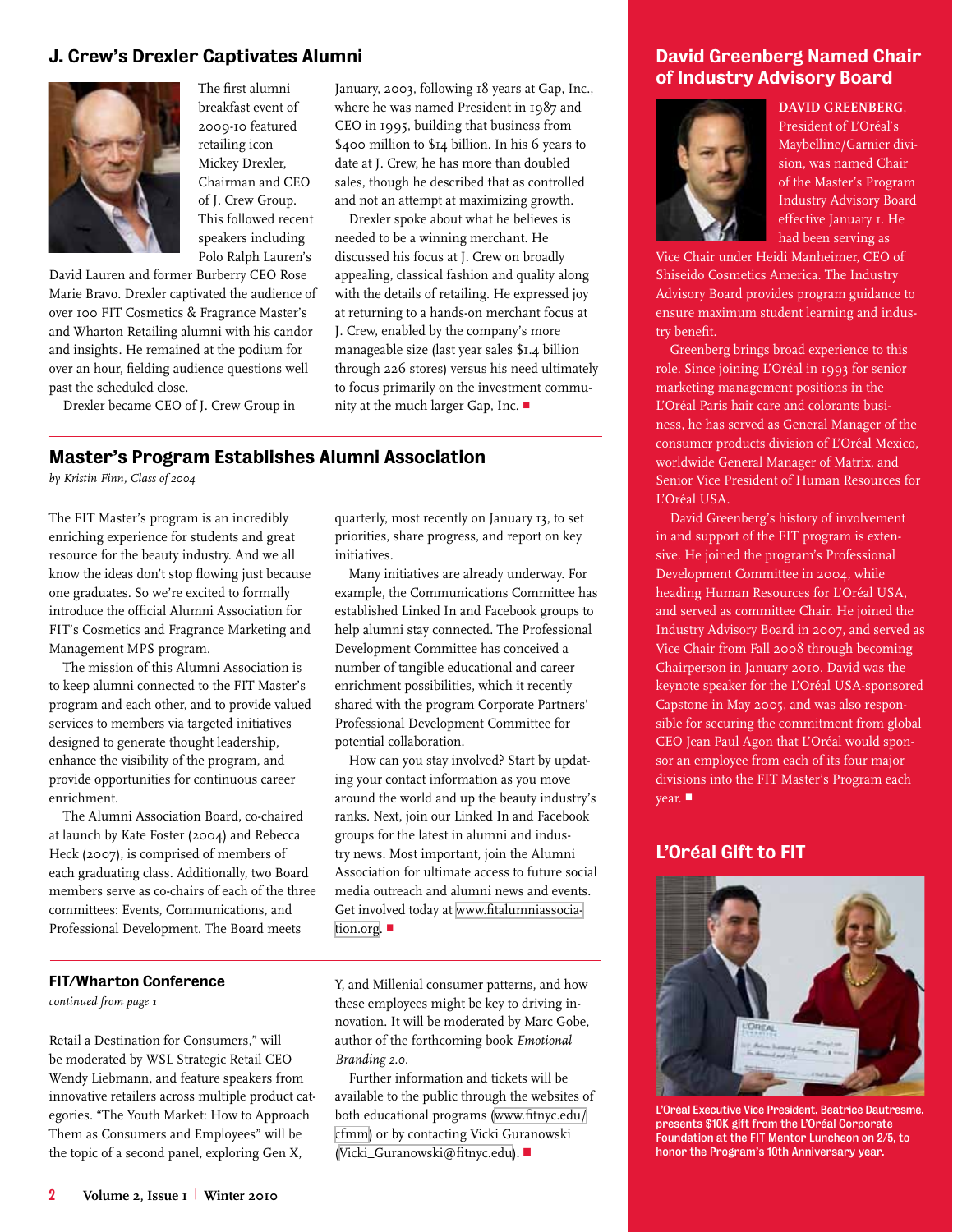#### Faculty Additions

As anyone who has ever attended the FIT Master's program knows, a key to the program's excellence is its faculty. It is therefore our pleasure to introduce our newest faculty additions.



**LESLIE HARRIS** joined us this fall to teach the History of Beauty class. A program graduate herself, Ms. Harris was named Outstanding Scholar of the class of 2008. She earlier earned a BA from

Wellesley and an MA in Fashion History and Theory from the London College of Fashion. Ms. Harris is currently Director, US Skincare Product Development for the Maybelline/ Garnier division of L'Oréal USA. She was previously Global Marketing Director for Kiehl's.



**ROCHELLE UDELL** also ioined us this fall, to teach Advanced Topics in Marketing. Ms. Udell is one of the top creative professionals in beauty and fashion. She is currently Senior Vice President & Creative

Director for Chico's. Earlier positions include Executive Vice President & Creative Director for Revlon, President of Fairchild Internet, Senior Vice President of Brand Development for The Limited, and Editor-in-Chief of SELF. She holds a BS from Brooklyn College and an MS from Pratt.

## Profile: Entering Class of 2011

The entering class sustains the tradition of exceptional talent and professional diversity that has come to define the FIT Master's Program. Representing 11 employers (beauty companies Avon, Chanel, Elizabeth Arden, The Estée Lauder Companies, International Flavors & Fragrances, Johnson & Johnson, L'Oréal, LVMH, Shiseido, and Victoria's Secret Beauty, plus one pharmaceutical company), the class of 2011 received undergraduate degrees from a range of top tier schools, with nearly half receiving formal academic honors. Four already hold advanced degrees, including a Ph.D in the sciences, and a J.D. Professional backgrounds cover a broad range including marketing, sales, R&D, legal and finance. Two-thirds of the class have studied and/or worked abroad, and a comparable number are proficient in one or more foreign languages.



#### Class of 2011 Experiences Europe, Seeks Opportunities for US

*by Stephanie Dishart with contributions from Evelyn Lu and Lindsay Vonnegut, Class of 2011*

This October, the Class of 2011 traveled to London and Paris for the annual CFMM experience and exploration of the European beauty landscape. Reinforcing their classroom learning of the first semester, Innovations in the Development of the Beauty Industry course came to life in London's Victoria and Albert Museum, Les Arts Décoratifs in Paris, and the lacquered Chinese-screened walls of Coco Chanel's apartment. Presentation Skills were observed in innovators and industry leading strategists and tuned in creating their own presentations for Consumer Behavior.

In both cities, students focused on discovering unique trends, consumer insights and merchandising tactics to inspire tangible implications for the US market. With the globalization of the beauty industry and its consumers, macroscopic differences are harder to find than clear similarities. Particularly in 2009-2010, the economy-sensitive "global recessionista" is searching everywhere for value and not willing to sacrifice quality for price. She is more educated and vocal than ever; she is a "consumer consultant" advising brands to her needs and tastes. Moreover, the saturated marketplace is more competitive than ever in all developed markets, as evidenced by the continuous flurry of sales and promotions.

Yet it is the few distinct differences between New York, London and Paris which make them the ultimate destinations for creative learning and inspiration. Rooted in their long history,

versus the young ever-evolving US, these European cities present a fascinating juxtaposition of old and new, "a culture of contrasts," which is omnipresent in art and architecture and mirrored in fashion and beauty. The exaggerated and externally bold London-look with straight-sleek or sky-high hair and enormous lashes reigns, while the beautifully understated Parisian remains dedicated to her institut and internal well-being.

Additionally, the unique hybrid high-low distribution channel seen in London's Boots and Monoprix's Beauty Monop in Paris left an impression on the students, inspiring thoughts for our market. These stores presented a symbiotic coexistence of mass and prestige, with an envious level of service and merchandising across price tiers, addressing how many of today's consumers really want to shop. Bright bold signage with clean well-lit trays showcased Cetaphil® and Clinique™ alike. Educated beauty advisors recommended products across brands and aisles based on specific well-diagnosed consumer needs.

These noteworthy retailers represent the closing quality gap between mass and luxury. With this convergence, we are more than ever speaking to a singular consumer looking for product categories and price tiers to suit every need. We must look beyond the traditional, simplistic, price-based distribution and product category standards, with the "consumer consultant" as our guide. ■